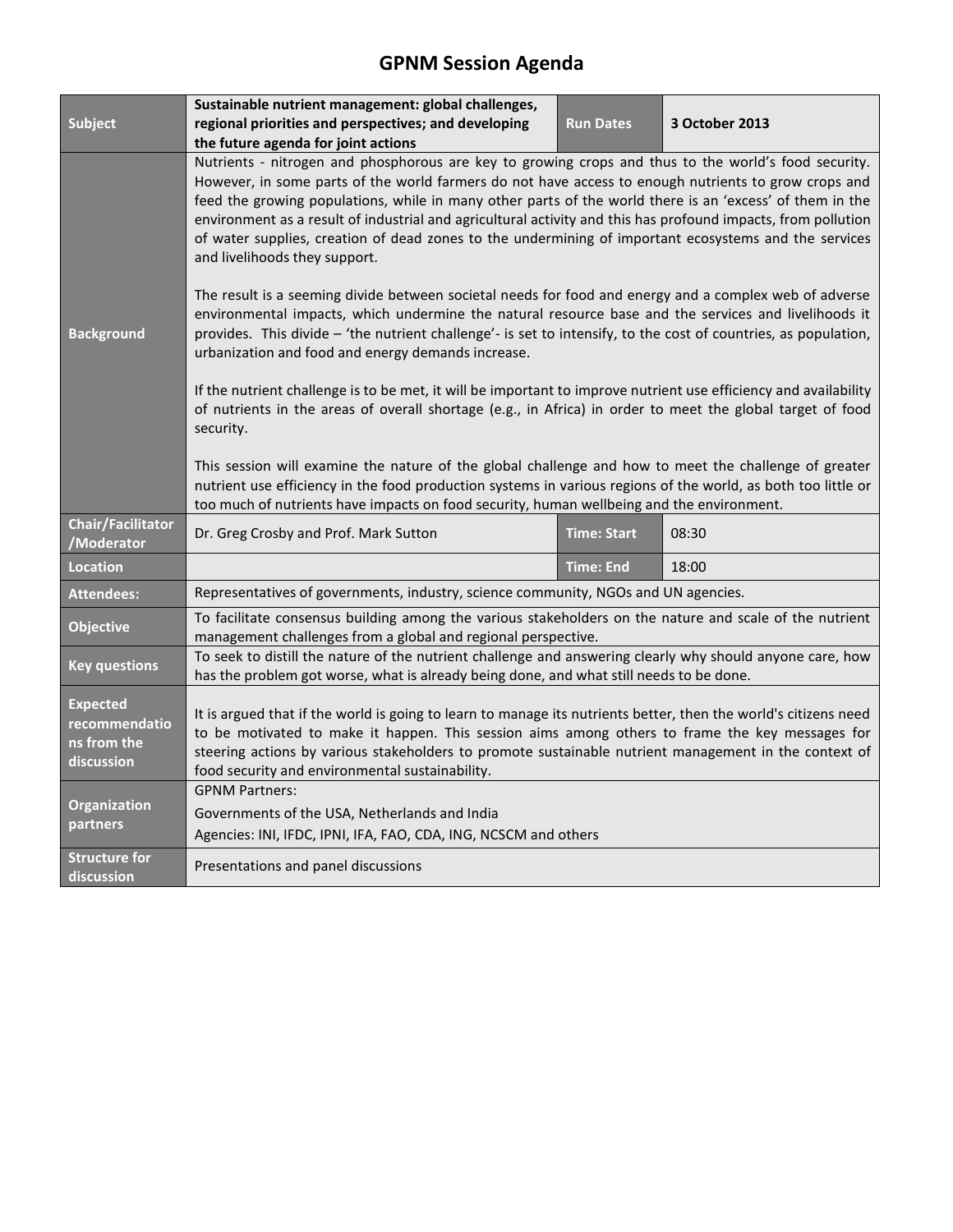| <b>Program Outline</b> |                                                                                                                                                                                                                                                                                                                                                                                                                                              |                                                                                                                                                                                                                                                                       |  |  |  |
|------------------------|----------------------------------------------------------------------------------------------------------------------------------------------------------------------------------------------------------------------------------------------------------------------------------------------------------------------------------------------------------------------------------------------------------------------------------------------|-----------------------------------------------------------------------------------------------------------------------------------------------------------------------------------------------------------------------------------------------------------------------|--|--|--|
| <b>Duration</b>        | <b>Topic</b>                                                                                                                                                                                                                                                                                                                                                                                                                                 | Lead/Chair/Facilitator/Speaker                                                                                                                                                                                                                                        |  |  |  |
|                        | Session I: Global challenges, regional priorities and perspectives - Chair Dr. Greg Crosby                                                                                                                                                                                                                                                                                                                                                   |                                                                                                                                                                                                                                                                       |  |  |  |
| 08:30-08:45            | Introduction to the session                                                                                                                                                                                                                                                                                                                                                                                                                  | Dr. Greg Crosby<br>US Department of Agriculture                                                                                                                                                                                                                       |  |  |  |
| $8:45 - 09:15$         | Nutrient Management Challenges and Policy Issues: global overview                                                                                                                                                                                                                                                                                                                                                                            | Prof. Mark Sutton<br>Centre for Ecology and Hydrology, UK<br>International Nitrogen Initiative                                                                                                                                                                        |  |  |  |
| 09:15 - 09:45          | The Coast and Oceans – home of the excess Nutrients!                                                                                                                                                                                                                                                                                                                                                                                         | Prof. Robert Diaz<br>Prof. Emeritus, Virginia Institute of Marine Science<br><b>USA</b>                                                                                                                                                                               |  |  |  |
| 09:45-10:00            | Questions, Answers and Discussion                                                                                                                                                                                                                                                                                                                                                                                                            |                                                                                                                                                                                                                                                                       |  |  |  |
| $10:00 - 12:00$        | Regional Perspectives (15 minutes presentation followed by Q&A)                                                                                                                                                                                                                                                                                                                                                                              |                                                                                                                                                                                                                                                                       |  |  |  |
| $10:00 - 10:20$        | Nutrient management challenges in Latin America                                                                                                                                                                                                                                                                                                                                                                                              | Dr. Luiz R G Guilherme<br>Universidade Federal de Lavras, Brazil.                                                                                                                                                                                                     |  |  |  |
| 10:20-10:40            | Nutrient management challenges in Africa                                                                                                                                                                                                                                                                                                                                                                                                     | Dr. Cargele Masso<br>International Institute for Tropical Agriculture,<br>Central Africa Hub, Kenya                                                                                                                                                                   |  |  |  |
| $10:40 - 11:00$        | Coffee                                                                                                                                                                                                                                                                                                                                                                                                                                       |                                                                                                                                                                                                                                                                       |  |  |  |
| 11:00 - 11:20          | Nutrient management challenges in Asia                                                                                                                                                                                                                                                                                                                                                                                                       | Dr. N. Raghuram<br>Indian Nitrogen Group/Society for Conservation of<br>Nature, India                                                                                                                                                                                 |  |  |  |
| 11:20-11:40            | Nutrient management challenges in the Caribbean                                                                                                                                                                                                                                                                                                                                                                                              | Dr. Thomas J. Goreau<br>President, Global Coral Reef Alliance                                                                                                                                                                                                         |  |  |  |
|                        | The next two presentations are on solutions                                                                                                                                                                                                                                                                                                                                                                                                  |                                                                                                                                                                                                                                                                       |  |  |  |
| 11:40-12:10            | Improving nutrient management in agriculture. Industry Perspective                                                                                                                                                                                                                                                                                                                                                                           | Dr. Terry Roberts<br>International Plant Nutrition Institute, USA                                                                                                                                                                                                     |  |  |  |
| 12:10-12:40            | Improving nutrient management in livestock production systems                                                                                                                                                                                                                                                                                                                                                                                | Prof. Tom Sims<br>University of Delaware, USA                                                                                                                                                                                                                         |  |  |  |
| 12:40 -13:00           | Questions, Answers, Discussion and Synthesis                                                                                                                                                                                                                                                                                                                                                                                                 |                                                                                                                                                                                                                                                                       |  |  |  |
| 13:00-14:00            | <b>Lunch Break</b>                                                                                                                                                                                                                                                                                                                                                                                                                           |                                                                                                                                                                                                                                                                       |  |  |  |
| 13:00 - 13:30          | Side event: Ecosystem Health Report Card of Chilika Lake India                                                                                                                                                                                                                                                                                                                                                                               |                                                                                                                                                                                                                                                                       |  |  |  |
| 14:00-18:00            | Session 2: Developing the future agenda for joint actions to promote sustainable management of nutrients.<br>Moderator Prof. Mark Sutton                                                                                                                                                                                                                                                                                                     |                                                                                                                                                                                                                                                                       |  |  |  |
|                        | Centre for Ecology and Hydrology UK/International Nitrogen Initiative                                                                                                                                                                                                                                                                                                                                                                        |                                                                                                                                                                                                                                                                       |  |  |  |
| $14:00 - 14:20$        | Developing a collaborative agenda for sustainable nutrient<br>management                                                                                                                                                                                                                                                                                                                                                                     | Dr. Anjan Datta<br><b>GPNM Secretariat</b>                                                                                                                                                                                                                            |  |  |  |
| 14:20-14:40            | Opportunities for nutrient (nitrogen) management within the CBD                                                                                                                                                                                                                                                                                                                                                                              | Dr. David Coates<br>Convention of Biological Diversity Secretariat<br>Montreal, Canada                                                                                                                                                                                |  |  |  |
| 14:40-15:00            | Addressing the human impacts on the nitrogen and phosphorus<br>cycles - an OECD perspective.                                                                                                                                                                                                                                                                                                                                                 | Dr. Gérard Bonnis<br>Organization for Economic Cooperation and<br>Development, Paris                                                                                                                                                                                  |  |  |  |
| 15:00-15:30            | Addressing the nutrient challenge - where we are and what needs<br>to be revisited and/or strengthened further.                                                                                                                                                                                                                                                                                                                              | Prof. Jan Willem Erisman<br>Louis Bolk Institute, The Netherlands                                                                                                                                                                                                     |  |  |  |
| 15:30-16:00            | Coffee                                                                                                                                                                                                                                                                                                                                                                                                                                       |                                                                                                                                                                                                                                                                       |  |  |  |
| 16:00-17:45            | Panel discussion: Framing the next steps "Integrated approach to<br>nutrient management": key actions (policy analysis, policy reform,<br>defining nutrient performance indicator and nutrient use efficiency,<br>strengthening of partnership, supporting on the ground<br>interventions) and actors.<br>Each Panel members will be requested to share their thoughts on<br>"Integrated approach to nutrient management" for 3 minutes, and | Panelists to include Representatives from<br>OECD (Dr. Gérard Bonnis), Governments of the US<br>(Dr. Sasha Koo-Oshima and Dr. Greg Crosby),<br>Netherlands (Ms. Hermien Busschbach), CBD (Dr.<br>David Coates), India (Dr. Ajit Pattnaik) IPNI (Dr.<br>Terry Roberts) |  |  |  |
|                        | give 5 key action points: "what needs to be done, what are the<br>crucial levers to facilitate actions, what experiences can you share                                                                                                                                                                                                                                                                                                       |                                                                                                                                                                                                                                                                       |  |  |  |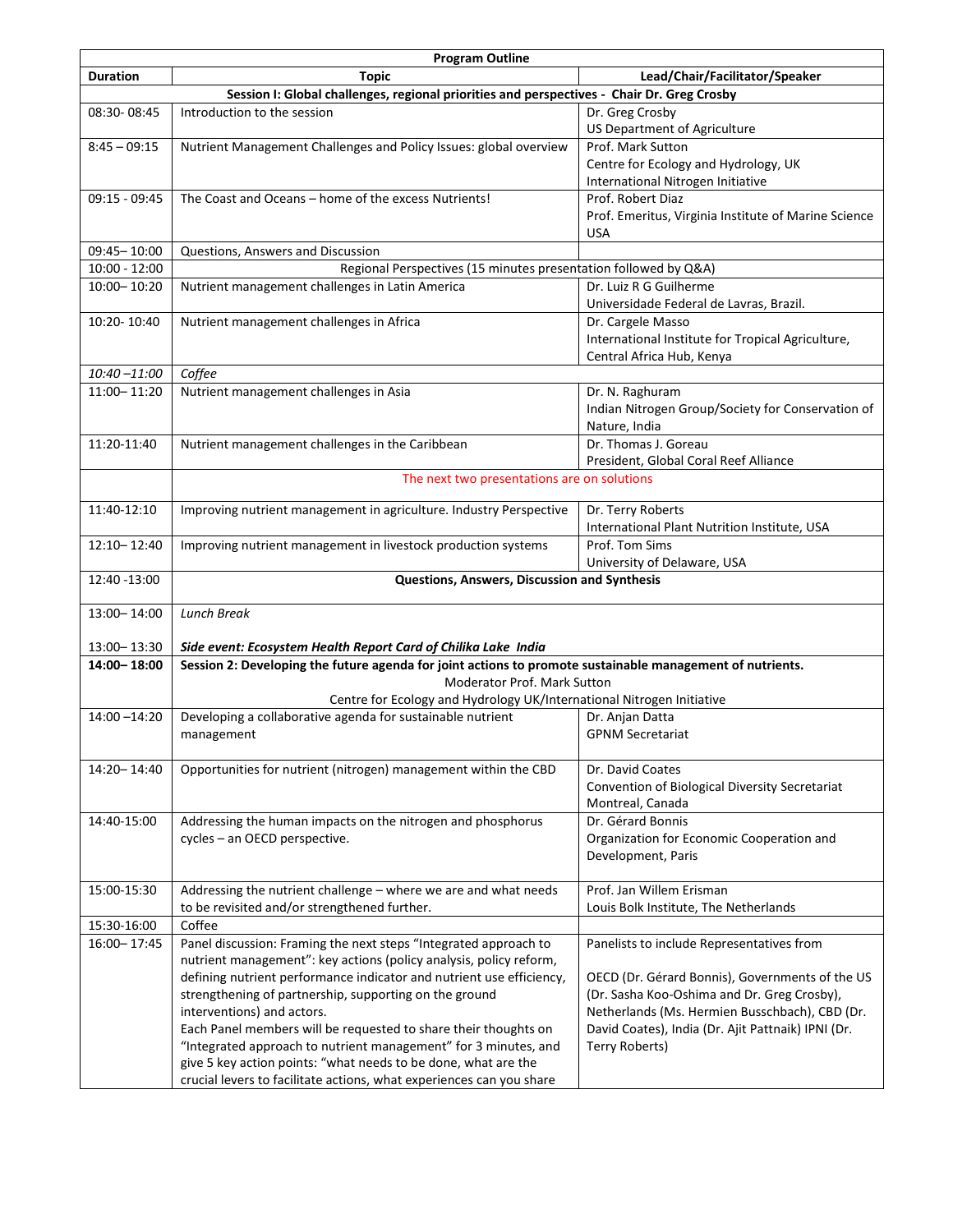|                                                                | to demonstrate that they worked, and if not what did not work and<br>whv. |                   |  |
|----------------------------------------------------------------|---------------------------------------------------------------------------|-------------------|--|
| 17:45-18:00                                                    | Synthesis and key conclusions                                             | Prof. Mark Sutton |  |
|                                                                |                                                                           |                   |  |
| Short video show                                               |                                                                           |                   |  |
| <b>Nutrient Runoff - Two Minutes on Oceans with Jim Toomey</b> |                                                                           |                   |  |